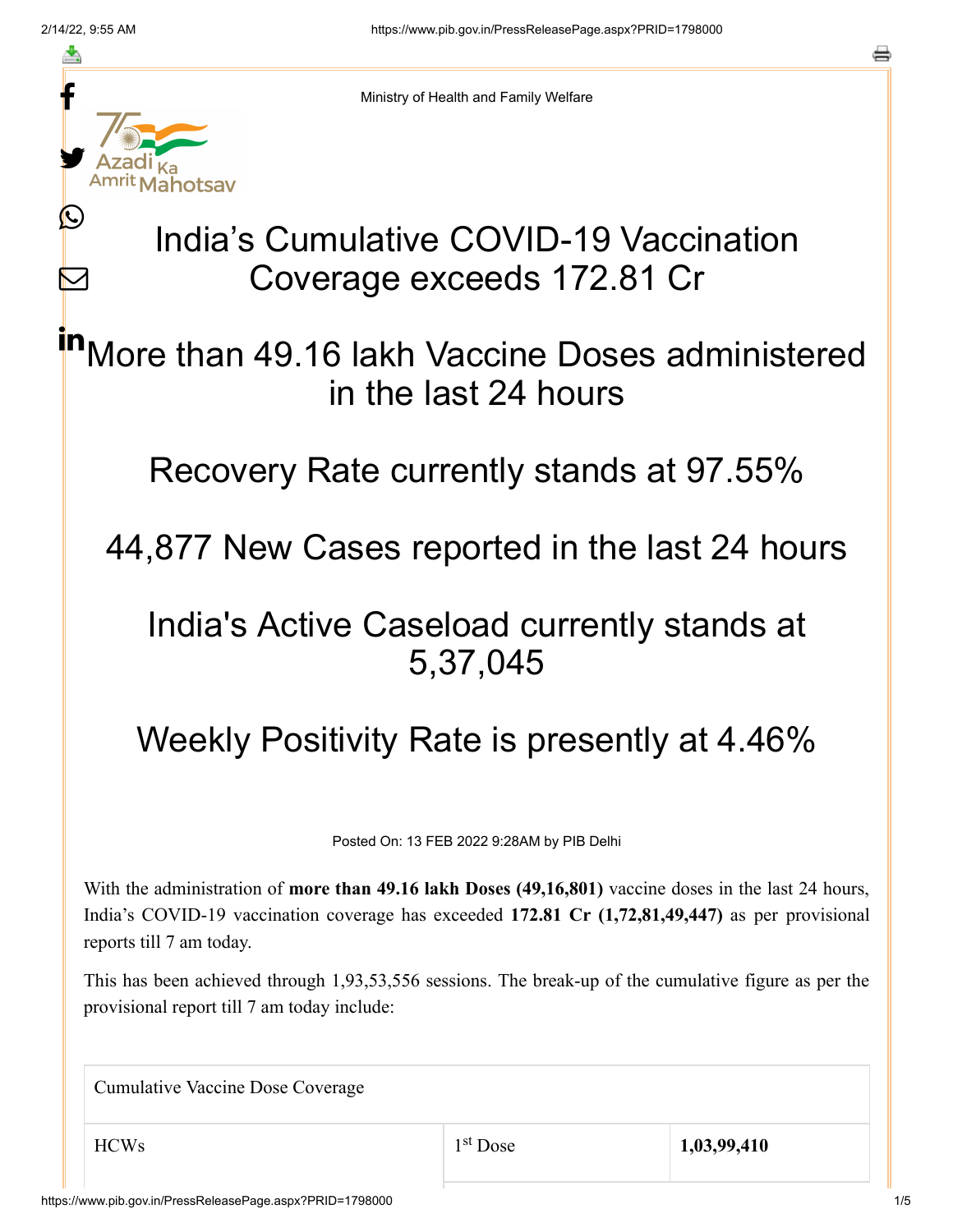| $\mathbf{\Omega}$<br>in |                        | $2nd$ Dose             | 99,30,634       |
|-------------------------|------------------------|------------------------|-----------------|
|                         |                        | <b>Precaution Dose</b> | 38,78,308       |
|                         | <b>FLWs</b>            | $1st$ Dose             | 1,84,05,152     |
|                         |                        | $2nd$ Dose             | 1,73,74,818     |
|                         |                        | <b>Precaution Dose</b> | 53,58,037       |
|                         | Age Group 15-18 years  | 1 <sup>st</sup> Dose   | 5,20,32,858     |
|                         |                        | $2nd$ Dose             | 1,47,92,245     |
|                         | Age Group 18-44 years  | 1 <sup>st</sup> Dose   | 54,80,44,294    |
|                         |                        | $2nd$ Dose             | 42,63,39,386    |
|                         | Age Group 45-59 years  | 1 <sup>st</sup> Dose   | 20, 16, 19, 377 |
|                         |                        | $2nd$ Dose             | 17,62,74,802    |
|                         | Over 60 years          | $1st$ Dose             | 12,58,81,409    |
|                         |                        | $2nd$ Dose             | 10,98,24,107    |
|                         |                        | <b>Precaution Dose</b> | 79,94,610       |
|                         | <b>Precaution Dose</b> |                        | 1,72,30,955     |
|                         | Total                  |                        | 1,72,81,49,447  |

**1,17,591** patients have recovered in the last 24 hours and the cumulative tally of recovered patients (since the beginning of the pandemic) is now at **4,15,85,711.**

Consequently, India's recovery rate stands at **97.55%.**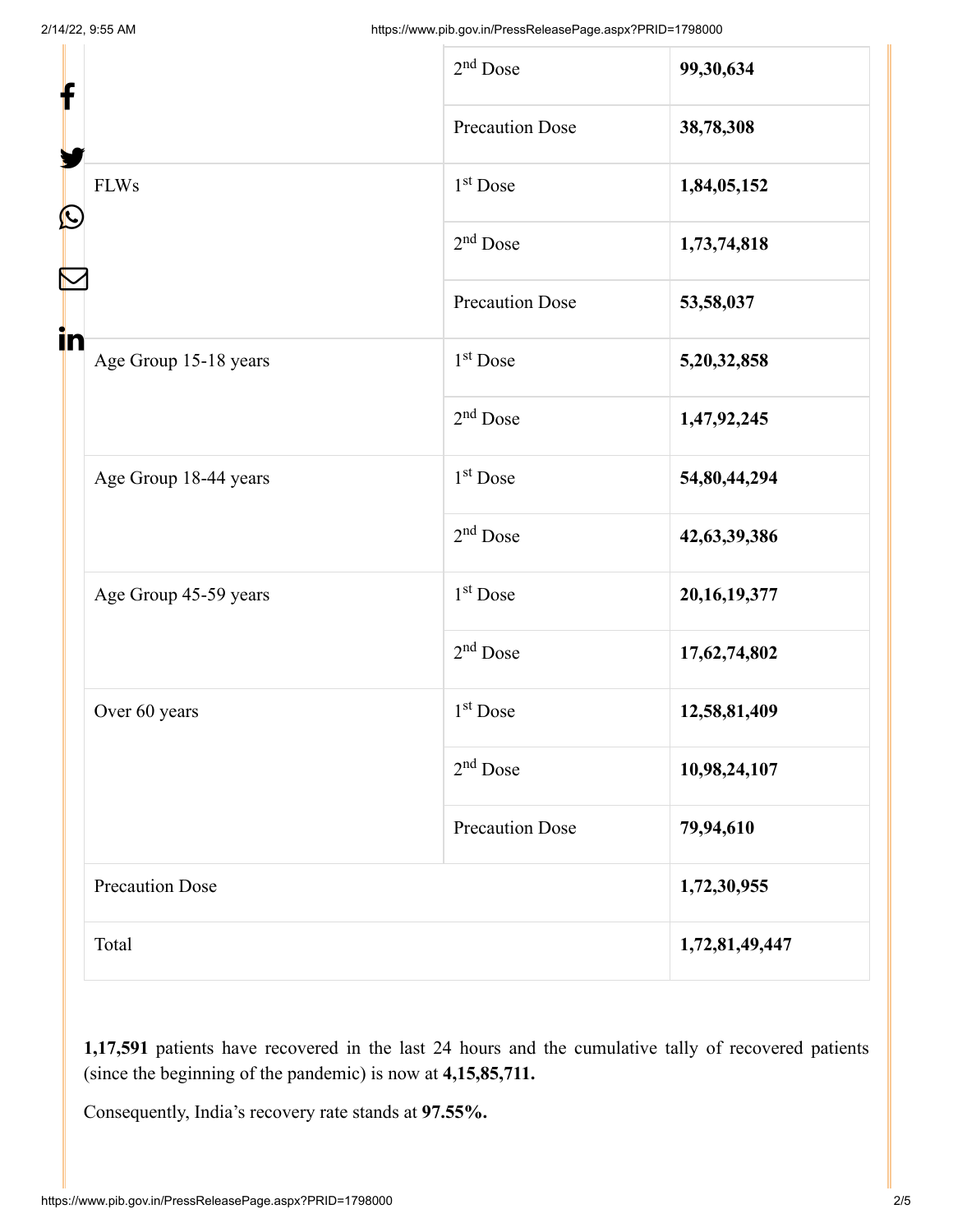2/14/22, 9:55 AM https://www.pib.gov.in/PressReleasePage.aspx?PRID=1798000



## **44,877 new cases** were reported in the last 24 hours.



India's Active Caseload is presently at **5,37,045.** Active cases constitute **1.26%** of the country's total Positive Cases**.**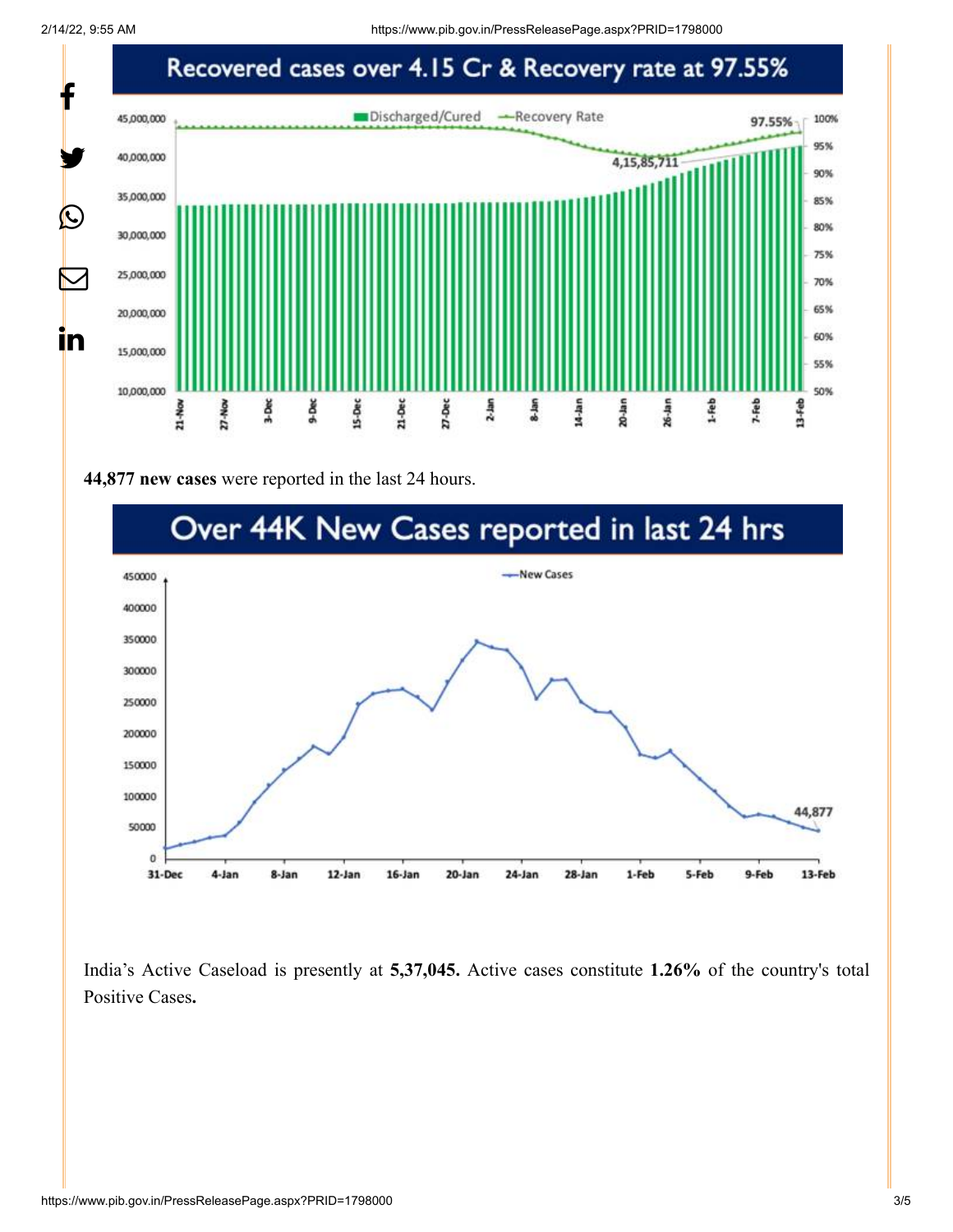



The testing capacity across the country continues to be expanded. The last 24 hours saw a total of **14,15,279** tests being conducted. India has so far conducted over **75.07 Cr (75,07,35,858**) cumulative tests.

While testing capacity has been enhanced across the country, **Weekly Positivity Rate** in the country currently **stands at 4.46%** and the **Daily Positivity rate is reported to be 3.17%.**